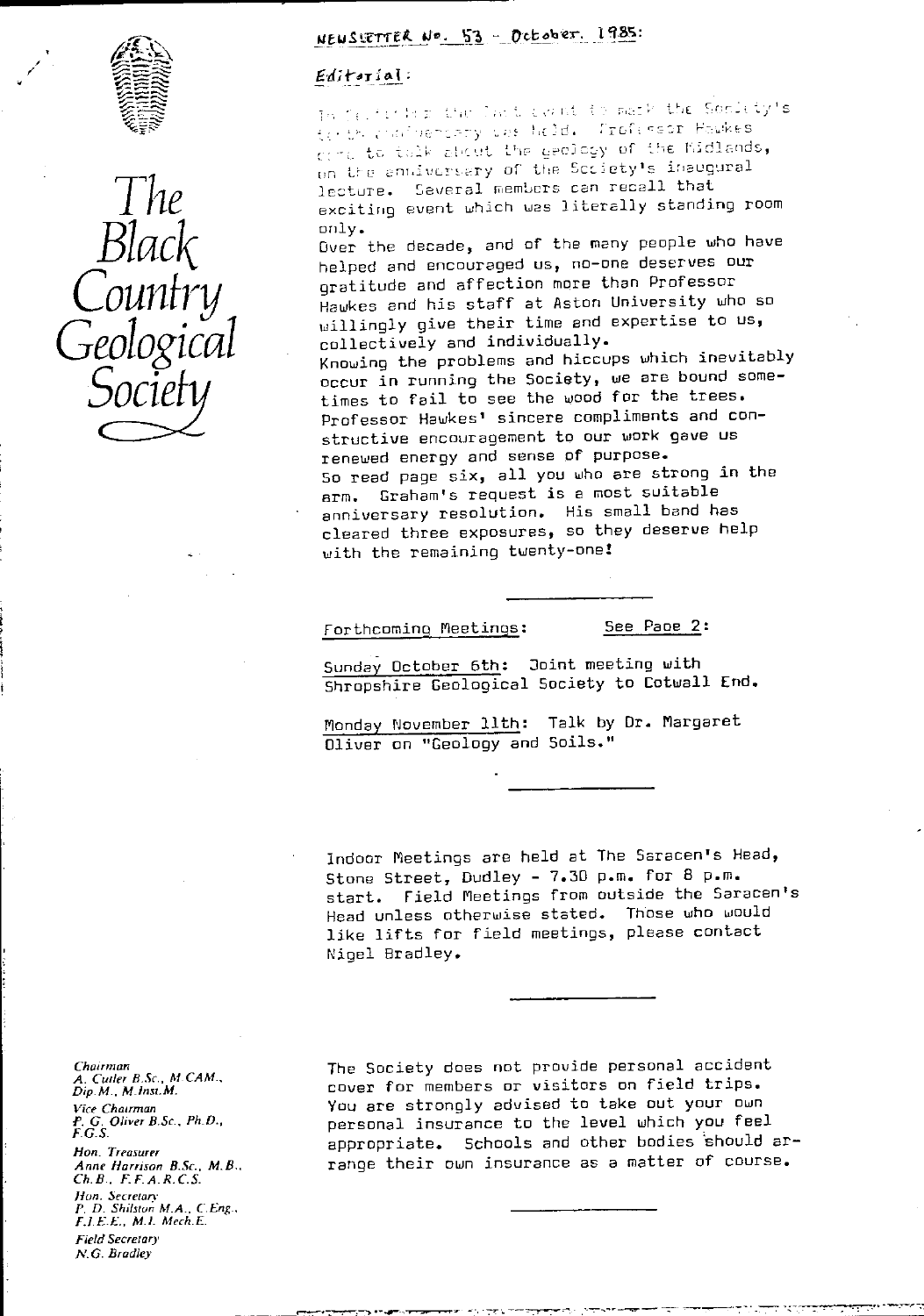### Physical American

Sunday Octobre 6th: Goint mesting with the Duropshire Saclogical<br>Coclety. Meet cutside Dudley Town Hall, St. James' Road, Dudley opposite the Mussum, at 10.30 a.m. Most of the day will be spent at Cotuall End, leaving cars at the I <sup>h</sup>:ature Centre (G.R.9130 9295). The most interesting aspect of the area is its geological variety, with some ten different series represented in an area about  $1\frac{1}{2}$ miles long and  $\frac{1}{2}$  mile wide. This variety is brought about by complex folding and faulting associated with the Western Boundary Fault of the South Staffs. Coalfield. To illustrate the geological succession, exposures ranging from the Enville Reds (Permo-Carboniferous) to the Sedgley (Aymestry) limestone, will be explored. Time and weather permitting, a visit to Sedgley Beacon will be included, from which there is a fine view over the Black Country and neighbouring counties.

Leader, Alan Cutler.

Monday November 11th: "Geology and Soils." Lecture by Dr. Margaret Oliver.

It is always pleasing when members of the Society are prepared to give a lecture, and especially so in the case of Margaret Oliver, who was one of our original committee members. She decided, despite the rigours of being a wife and mother to return to University to undertake research on the soils of the Lyre Forest, initially for an MSc. degree but later converted to a PhD. There is more to soils than just weathered rock, as we shall hear in what promises to he an enlightening evening. For preliminary reading, see newsletters 28 and 29.

Sunday November 17th: Field trip to the Lickey Hills. Leader Dr. R. Hamblin. Meet at 10.30 a.m. at Warren Lane Car Park. The Lickeys are hest known for the outcrops of Canaria quartzite. Structurally, representing the South Eastern corner of the ccalfield the geology is quite varied with<br>outcrops of Precambrian, Silurian and Á

Tri sain rocks plus higher wollers of r. Richard Hamblin is an old frienc enconced at the offices of Bohnson, Prole and Bloomer whilst und the resurvey of the South Staffs. coal field during the late seventies.



Friday December 6th : F.G.M. of the Geological Curators' Group, at Dudley Town Hall, hosted by the B.C.G.S.

Monday December 9th: "The Eye of Faith in Geology." Talk by Dr. R. Bradshaw of Bristol University.

Monday January 13th: Talk on Precambrian Fossils by Dr. Trevor Ford.

Monday February 24th: Talk on the "Goology of Kenya," By Mr. W. G. Hardie. An account of the Geologists' Association trip.

Monday March 17th: A.G.M. and film.

Field meeting at Church Stretton, April 21st, 1985. Leader Mr. Andrew Jonkinson.

Church Stretton is in a classic geological area, and with so much to see nearby, it was not surprising that this field meeting provided members with a great day out.

Mr. Andrew Jenkinson lives locally in Little Stretton, and knows all the important sites. We visited a total of seven sites illustrating the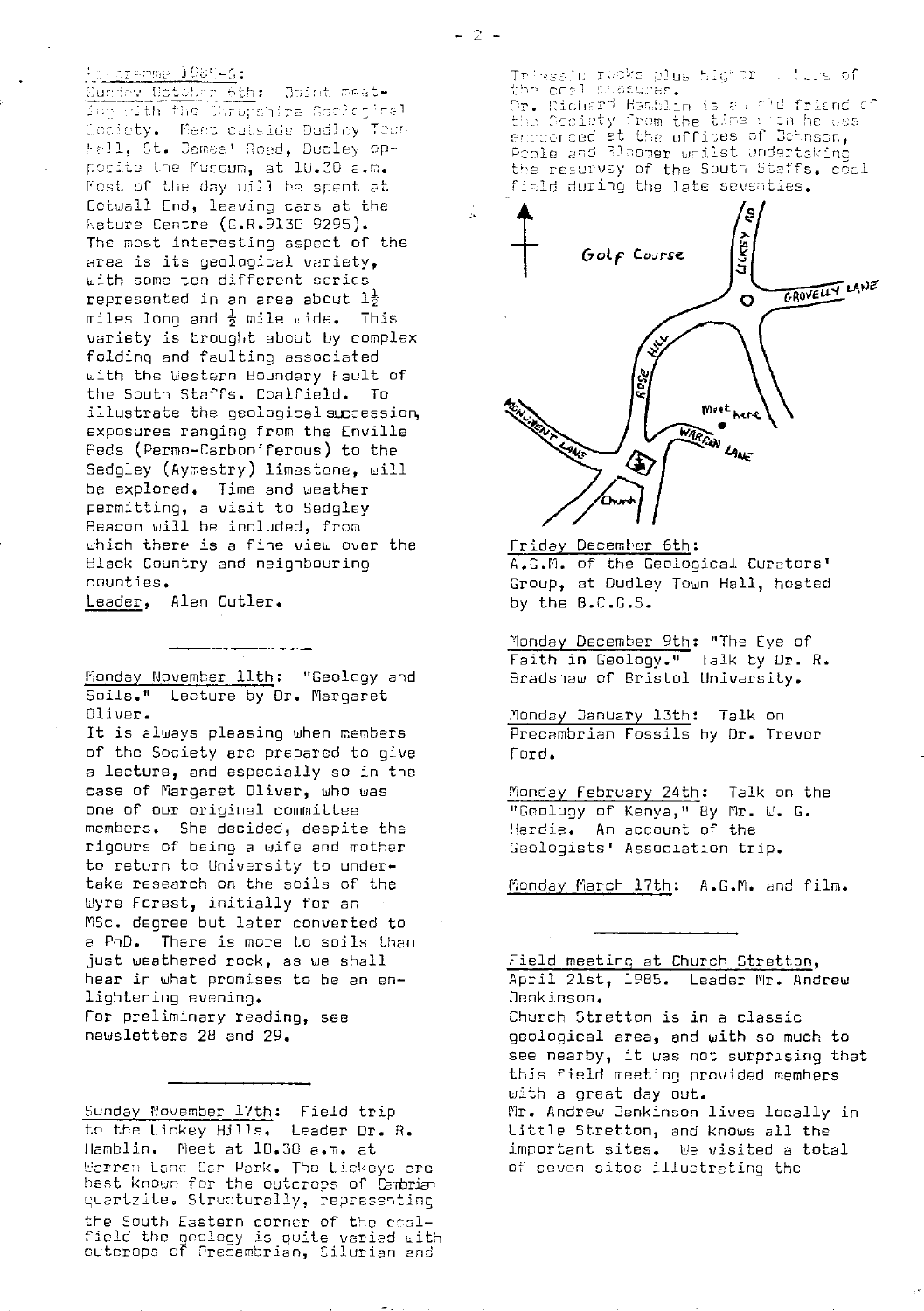acolociasi development of the area. Starting in the Cardingsill Nalley, we saw Precentrice formstions runping in a WF-EW direction, with vounder recks progressively applaring on either side. In some of the younger Precembrian strata there is sketchy evidence of fossils. At right angles to the Cardingmill Valley are seversl hanging valleys, resu-lting from glaciation. The second site was at All Stretton on the west flank of Caer Caradoc (G.R. 4795). Going SE uphill from the A49 road, an interesting Silurian sequence was seen, starting with Wenlock Limestone, followed by Ludlow Shale and Aymestry Limestone. The latter was abruptly terminated by the Church Stretton Fault, deduced from the line of springs, with Precambrian Uriconian volcanics beyond the fault. It was interesting to see that the limit of cultivated farmland coincided almost exactly with the fault line. Comley Quarry (G.R. 485965) was something of a disappoitment, in view of its world-famous reputation derived from the classic research by Murchison and others in the 19th, century. The quarry is in Lower Cambrian, mostly sandstones and shales with some evidence of turbidites, and occational fossils. We paid our respects and passed on. Around Chatwall Hall (G.R.514975) there was a lot of geological interest. It stands on a ridge of Chatwall sandstone (Ordovician) and is a fine viewpoint. Looking SE one could see areas underlain by Kenley Grit, at the base of the Silurian, then further distant and going up the succession there are Wenlock Edge (Wenlock Limestone) Corve Dale (Aynestry group) and Brown Clee Hill. As a bonus a local farmer has faced his milking parlour with a selection of local rocks with a variety of fossils, so the wall of the building is a geological display for all to see. It features shallow water facies with choice specimens of brachiopods, trilobites and orthoceras. The Hope Bowdler unconformity  $(G.R. 470928)$  is well seen at the side of the road to Church Stretton.

It those Harnege Choles (Ordewicles) rasting upoinformsbly on Uricunion volumnic (Trepartrien). Historiably the untenformity was important as indenting that Upiconian rocks were alder, whereas Murchison thought they were younger, than the Silurian-Ordovician.

Altogether this was a really full and interesting day, and our thanks go to Andrew Benkinson for such a worthwhile field meeting.

#### Paul Shilston:

Field trip to North Staffordshire: May 19th 1985. Leader Don Steward. A small but intrepid band met on a bleak Sunday in Leek to spend the day looking at the Carboniferous of North Staffordshire. The first halt was at the Roaches, a prominant edge where sandstones of Namurian age outcrop. The sandstones are coarse, gritty in parts, and show well developed crossbedding. They contain quartz, feldspar and mica with organic matter, and are waterlain in a deltaic environment close to the land. Palaeocurrent directions from cross-bedding give a southerly source in St. George's Land. Near the scarp crest are well developed channel-fill sandstones representing the delta top. Here the sandstones are coarser (Roaches Grit) and have a higher feldspar content (arkose). The outcrop is wind-etched and so was our party after several minutes in a wind coming directly from Siberia. However the view showed an excellent example of the effect of geology on the landscape, with the two noses of the Goyt syncline formed by these two sandstone units being clearly visible. After some discussion about the sanity of a local hermit, the party moved north

to the axial region of the Goyt syncline to examine the Gastrioceras subcrenatum marine band, which outcrops in the bed of a stream. There black fossiliferous shales contain nodular horizons with sideritic nodules, formed in a delta swamp with stagnant reducing conditions allowing carbonate to collect around fossils within the shale.

The view of the area from the Mermaid would have been excellent but for the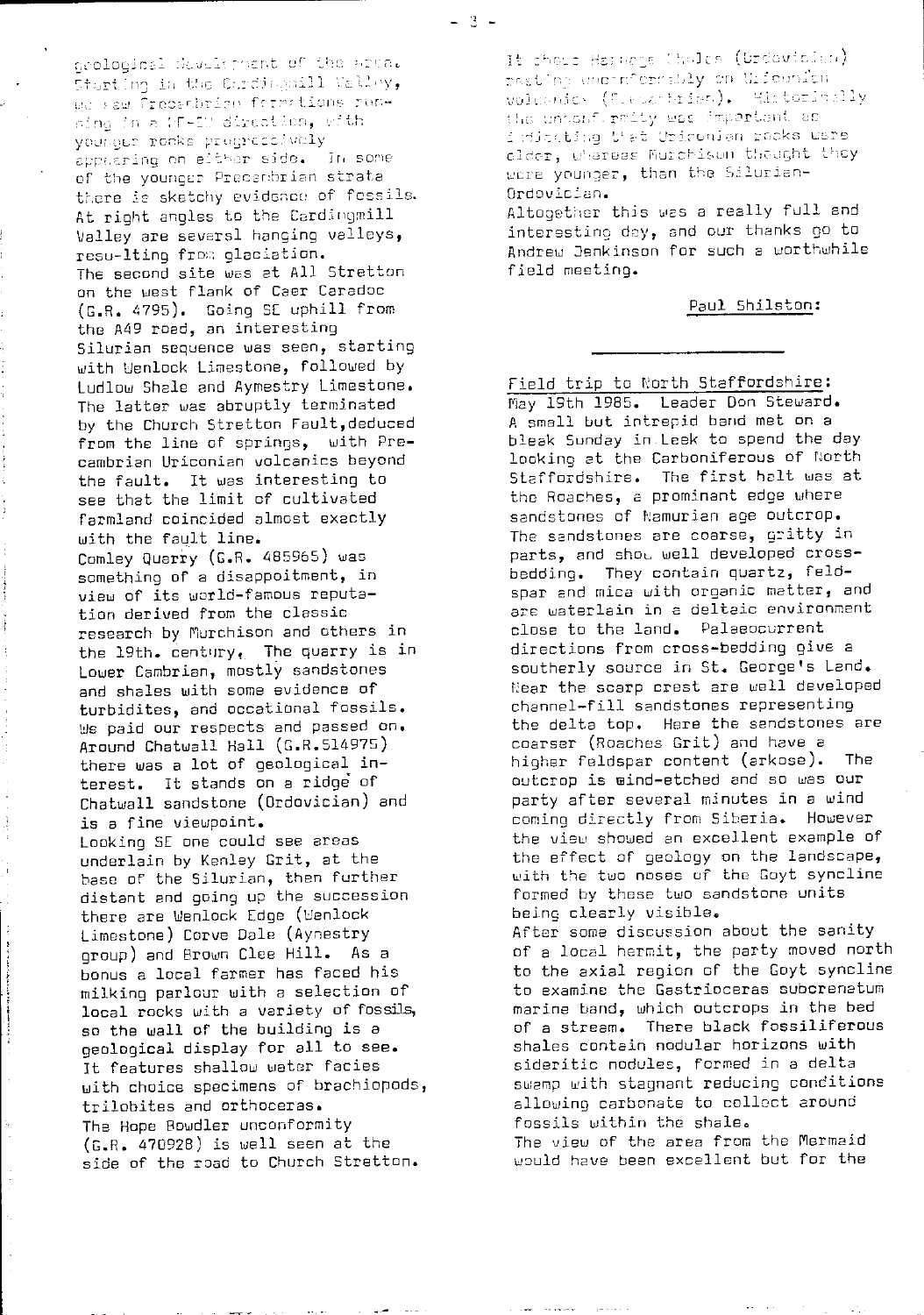cloud base 200 metres bale wes. The eftermon was spent in the very toenic greateful che Manifold welley, stop ine first at Ecton. There an unurual Pleistocene seree deposit cerented by calorate is exposed by the readside. Evidence of the copper mineralisation was found, with chalcopyrite and bornite fragments in a spoil heap. The origin of the now worked-out ore body is problematic and is not related to the granite. Hypersaline fluids from the evaporites to the east moving through the rocks are the probable cause. Concentration of the ore at Ecton occurred due to the anticlinal structures in the area. The final stop was at Waterstones in the disused Brownedge quarry. This is situated at the southern limit of the limestone in the Peak District. Unusually the limestone is vertically bedded due to a monoclinal fold. This area is sandwiched between two rigid blocks, resulting in this mono-The Tournaisian and cline. Visean limestones are richly fossiliferous corals, crinoids (some with a well preserved calyx) and clear burrowed horizons, reef knolls and even trilobites.

j.

Many thanks to Don Steward and his assistant for an interesting day despite the weather, and to those who ventured out in it.

#### Andrew Rigby:

"The Himalayas." Talk by Neil Howard. May 13th, 1985: Mr. Howard is an archaeologist who has travelled extensively in the Himalayas. He also has an interest in geology. The area is poorly documented historically, and the obscure monastery documents are not usually visible to western eyes. Mr. Howard was looking at the fortifications of the area and saw and photographed much geology in the process. He started his talk by giving an outline of the layout of the

neenholds. The rimeleyen ranges run - From Afgricisten in e straight end nerrouling for shout lite miles ESE te Translaction. To the south lie the erret plains of the ladus and Ganges. Mr. Howard illustrated his talk by a profusion of slides, the first few showing how abruptly the first hills rise from the pleins. From the edge of the plains to the highest peaks is a distance of about 100 miles at the western end about about 150 miles in eastern Nebal. The hills are ranged in series, the most southerly being the Siwaliks, behind which run broad valleys, north of which lie the "First" range of the Himalayas proper, followed by the "Middle" hills in whose ranges lie large basins such as Kashmir and Katmandu. North of the middle hills lies the range of "Great Himalayas", the highest peaks in the world. The most westerly end of this range is a single line of peaks, but as it progresses easterly it becomes multiple, having as many as four ranges of mountains. Behind these "Great" peaks lies the Tibetan plateau. Unbelievable as it may seem, there are rivers which rise in the Tibetan plateau and cut south through the range of highest peaks. One of the first geological surprises was just how soft the rocks were in places, many strata being hard clays or soft shales. The effect in an area affected by monsoons and much melt water is amazing. On the south slopes of the hills, the result is very steep gradients, vertical in places. Where jungle cover has been removed soil erosion is devastating. In the basins, the climate can give subtropical vegetation, whilst on the north slopes and around the highest peaks, the arid climate allows almost no vegetation except where irrigated. The scenery is grand but desolate. One consolation is that the geology is literally laid bare. Some of the middle hill valleys have been glaciated and this gives an Alpine appearance. Some of the slides showed perfect textbook examples of glaciated features, looking almost too good to be true. The effect of monsoons is less in the northwest areas at high altitudes, so the climate is again arid. Travelling through the area gives dramatic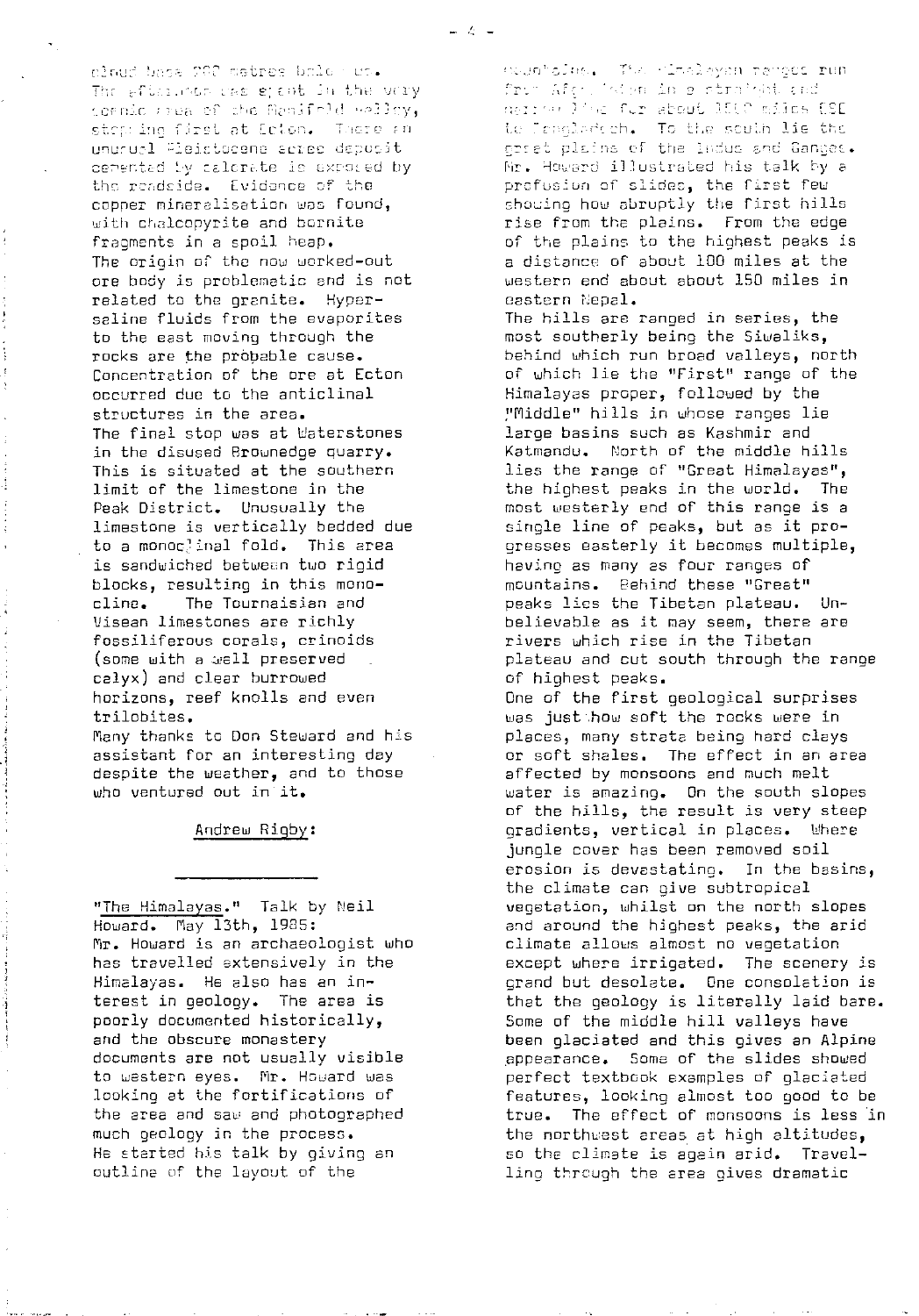chemics from jumple to tatal ridity merely by quing ower a pass or ruand a mountain.<br>After this fascinatins view of the place, Mr. Houard annuared questions, giving interesting facts about the fortifications and the life of the people in this bleak area, and also the native accommodation he used, and such problems as total lack of fixed prices, roads or maps. But our abiding impression was this eye-opening view of rapid erosion on a scale we could hardly have guessed at, let alone imagined.

#### John Golledge :

Thank you, John. I am even more sorry to have had to miss this. The typewriter nearly took off!

Sheila.

#### $G$ . Dudley Limestone Workings: Progress Report Eight :

Many projects are now reaching a critical stage, and in the next few weeks the results of investigations into workings near Birmingham Road and Tipton Road are expected. Decisions are expected about the funding and timing of investigations at the Black Country Museum and the flanks of Wrens Nest Hill. A decision is imminent on the treatment options for the gallery on the east side of Broadway, near the Technical College -either infilling now or interim safety inspections and infilling in due course. Tenders for further investigations in the Guest Hospital area are now being invited, and safety inspections of the caverns on the east side of Dudley Zoo have now commenced.

Meanwhile the trial infilling scheme at the Dudley Sports Centre is progressing, and in due course will be the subject of important reports on the findings of the various research studies being carried out.

Underlying the timing and progress of the schemes is the fundamental

odestion of the lawels of Derelict tend Crante that will be fariba ring from central government in future VUGIS.

Alan J. R. Evans:

#### Cotwell End Ceslooical Trail:

As you may be aware, a recent examination of rocks at Cotwall End Valley has brought to light a series of very interesting and long neglected exposures. Rocks exposed in the valley range from fossiliferous Aymestry Limestone (Silurian) to Enville Eeds (Permo-Carboniferous), and a number of structural features, folding and particularly the effects of faulting (Western Boundary Fault of theSouth Staffs. Coalfield runs down the valley) are seen here. The Silurian Shales and Limestones of Turner's Hill are stratigraphicelly younger than those of Wrens Nest and Castle Hill. Clearly such e variety of geological features makes the preparation of a geological trail around the area a very worthwhile project and is of considerable educational value. So if you have free time on a Sunday and fancy rolling up your sleeves and wie ${\tt l}$ ding a spade or a pair of clippers

in very pleasant surroundings, or if you just fancy some fresh air and want to work up an appetite for your Sunday lunch, why not come along and "muck in" with us? Dates:-

> 20th October. 3rd November. 10th November. 24th November.

If these dates de not coincide with your free time please ring me on Dudley 213207 and we'll arrange something as I shall be available most Sunday's until Christmas. Cheers.

Graham Wharton :

Geological Courses : 1. University of Bristol,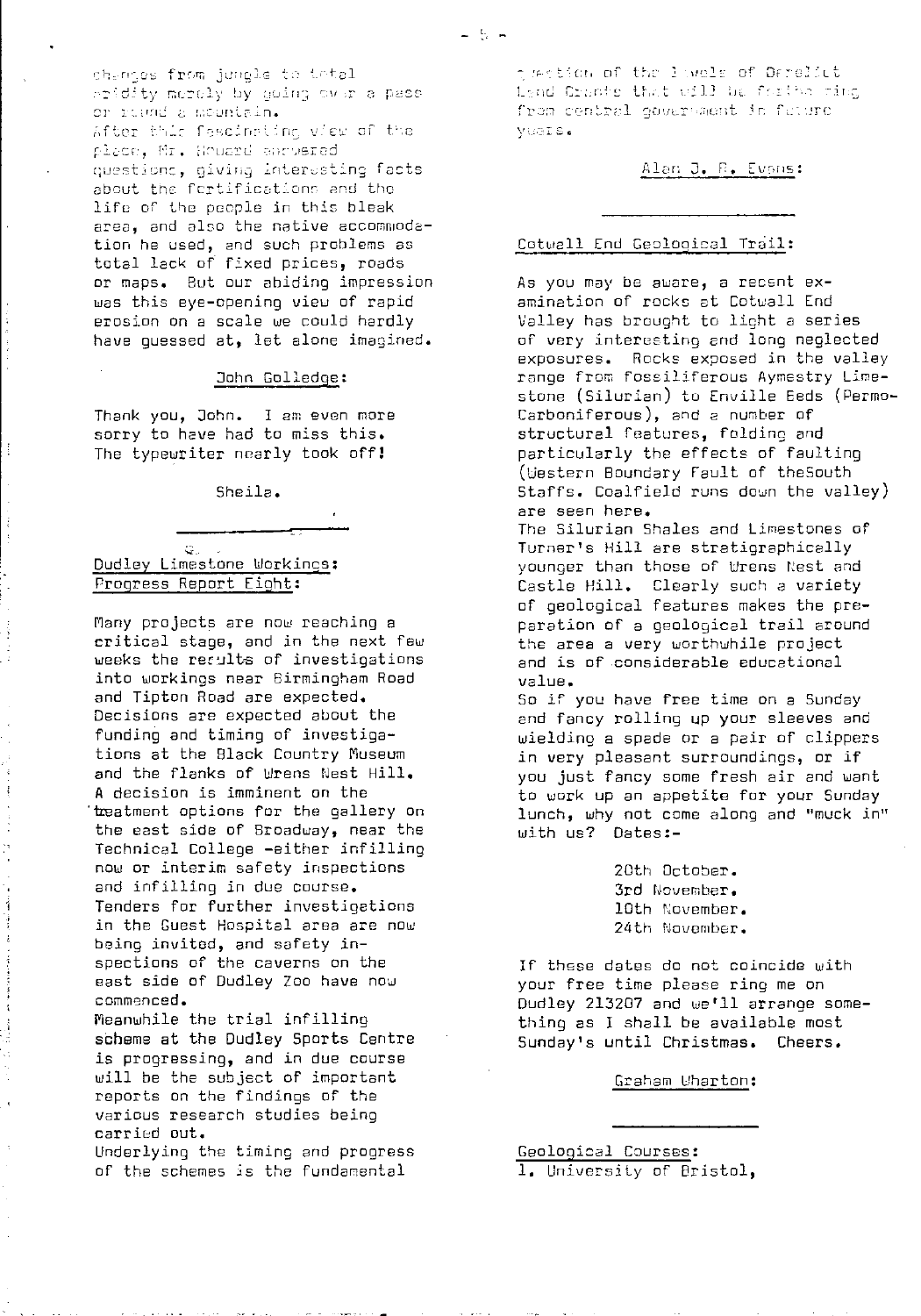Dept. of Extramonia Studier,<br>1911: Demerici Sulldrey, unante Rord, "ristol 855 lHR.

- a) The Polarising Microscope: An introduction. Non-res. week 10am-5pm each day. £10.40. (This course and the tutor, Dr. R. Bradshaw, are thoroughly recommended by members of RCGS, and not just because Dr. Bradshaw will visit us in December!). 885 HOll SJ.
- b) Geology of West Dorset and East Mon-res. Weekend course. Nov. 1-3. Mostly in the field.  $$12.25.$
- c) Tenerife. Field week Jan. 10-17. Approx. £300. Apply quickly.
- 2. University of Birmingham, Dept. of Extramural Studies, P.O. Box 363, Birmingham B15 2TT.
- a) Introduction to Invertebrate Fossils: (2007)<br>Dr. G. M. Bennison.20 meetings from 1st Oct. Tues. 7.30 p.m. £20.00. At University. SPG/1.
- b) Geology a basic course: Dr. C.H.S. Sands. 20 meetings from Thur. 3rd Oct. at University. £20.00.  $SPG/2$ .
- 3. University of Warwick, Coventry CV4 7AL. Tel:24011 ext. 2831.

Geology & the British Landscape: At Stratford-upon-Avon. 20 meetings, Wed. Oct. 2nd 7.30.

4. Cadbury College Centre, Dowland Close, Redditch Rd., Kings Norton, Birm. 838.

O-level geology, evening class:

Iceland Geological Holidays:<br>Twickenham Travel, 84 Hampton Rd., Twickenham TU2 50S. Special interest trips, 1986.

alcome to Faw Monters:

- Fordly: Cleshon and Resulind fletcher, S.11h011.
- Group: Halesowen Crllegs, Mr. Alen Richardson. Geology Department.

#### Catalogues Received:

Antiquarian and out of print books, maps, geological. Details from Paul Shilston.

Natural History Book Service.<br>62 Tritton Road, London SE1 8DE.  $01 - 761 - 5969.$ 

# Sites of Special Scientific Interest:

The Nature Conservancy Council have reviewed the Midlands Coalfields, and propose to schedule the following sites as SSSI's:-

- 1. Erewin's Eridge canal cutting, Netherton.
- 2. Doulton's Claypit, Netherton.
- 3. Ketley Quarry, Kingswinford.
- 4. Promsgrove Rd. cutting, Halesowen.
- 5. Webster's Claypit, Coventry.
- 6. Dowles Brook, Bewdley.
- 7. Alveley Grindstone Quarry, near Bewdley.
- 8. Eyemore Railway cutting, Severn Valley Railway.

Further sites being considered are Illey Prook and Gospel End road cutting. Before starting their review, the

NCC consulted the site records prepared by ECGS.

Field Secretary: Nigel Bradley,  $021 - 475 - 7978.$ 

Hon. Secretary: Paul Shilston, 021-459-3603.

Editor: Sheila Pitts, 17 The Pear Orchard, Northway Farm, Tewkesbury, Glos. GL20 8RG.

John Easter.  $27 - 4916.$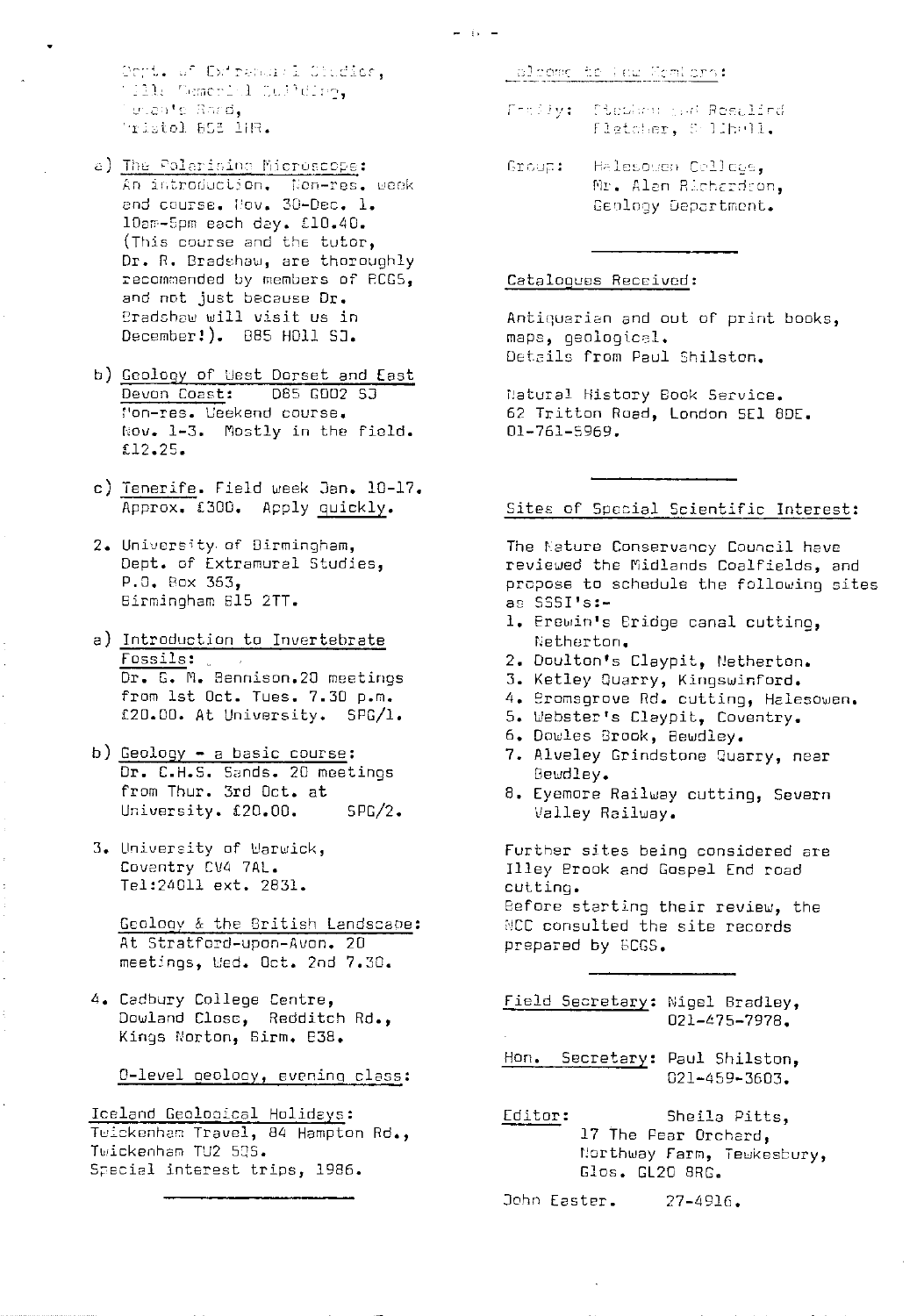# GEOLOGICAL CURATORS GROUP

The Dudley Experience and Annual General Meeting

Banqueting Suite, Dudley Town Hall, St. James's Road, Dudley,. West Midlands

 $7 -$ 

Friday 6th December 1985 (with optional field trip 7th December)

The formulation of a collections policy is seen as one of the main issues to which the Group must address itself without delay (The Next Ten Years - Geological Curator Vol 4 No 1)

The meeting at Dudley coincides with the ending of the two year<br>MSC funded Palaeontology Project at Dudley Museum. Much MSC funded Palaeontology Project at Dudley Museum. useful and sound work has been accomplished but the long term future of the collection is still in doubt and there remains little or no prospects for the appointment of a permanent geological curator.

Using the Dudley experience by way of illustration it is hoped that the main session will yield constructive and objective comment not only to help Dudley in its search for a solution but to aid the Group in formulating its own plan of action

| Programme |  |
|-----------|--|
|-----------|--|

- 10.30 Coffee
- 11.00 Welcome The Mayor of Dudley
- 11.05 Introduction A Cutler, B.C.G.S.
- 11.10 History of Geology in Dudley and Staffordshire Dr H S Torrens, Keele University
- 11.40 The Dudley and Midland Geological Societies A Cutler, B.C.G.S.
- 12.00 Dudley Palaeontology Project Miss J Round, Dudley Museum
- 12.20 Tour of Dudley Museum and Geological Collections
- 13.00 Buffet Lunch provided by Dudley M.B.C. in the Banqueting Suite

14.00 Collections Workshop: Chairman P 5 Doughty with contributions from

- P S Doughty Chairman Geological Curators Group
	- H P Barnes Director of Leisure Services

# Dudley Metropolitan Borough Council

D Downe - Director West Midlands Area Museum Service

- *15.30* Tea
- *15.45* 12th Annual General Meeting